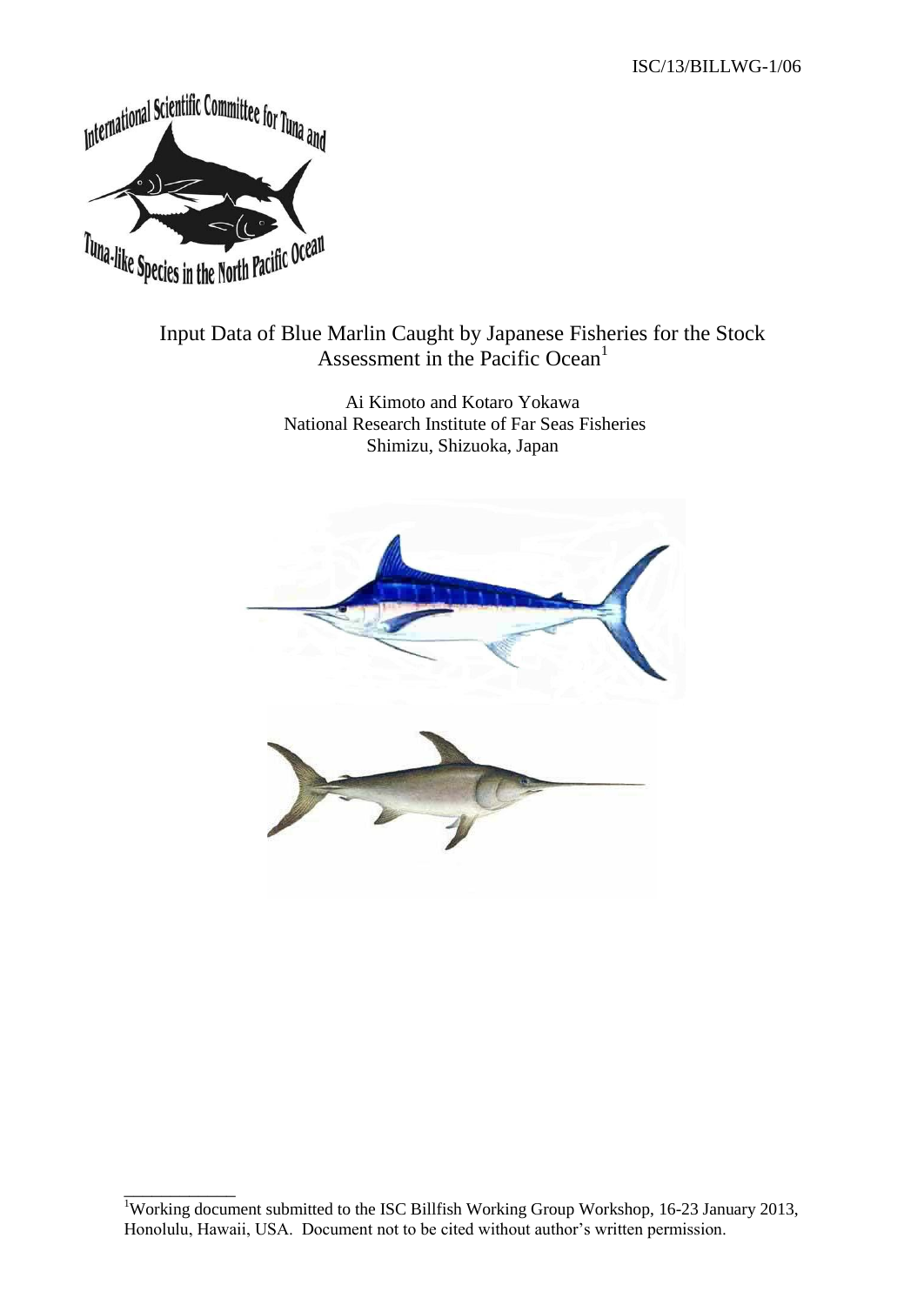# INPUT DATA OF BLUE MARLIN CAUGHT BY JAPANESE FISHERIES FOR THE STOCK ASSESSMENT IN THE PACIFC OCEAN

Ai Kimoto and Kotaro Yokawa

National Research Institute of Far Seas Fisheries (NRIFSF)

#### **Abstract**

*This report provides input data of catch amount and size of blue marlin caught by Japanese fisheries up to 2011 for the stock assessment. The catch amount by fishing gear was provided using Japanese year book and logbook data between 1971 and 2011. There were several gear types: Japanese offshore and distant-water longline, coastal longline, other longline, squid drift net, drift net, bait fishing, net fishing, trap net, and others-primarily harpoon. The size data were also updated and provided for several fisheries in this report, and blue marlin were mainly measured for distant-water longline.*

#### **Introduction**

This report provides input data of catch amount and size data of blue marlin caught by Japanese fisheries for the stock assessment. The ISC Billfish Working Group decided to conduct the stock assessment of blue marlin in the Pacific Ocean throught the cooperations with IATTC and WCPFC.

Blue marlin historically have been caught by several fisheries; Japanese distant-water and offshore longline, coastal longline, other longline, squid drift net, drift net, bait fishing, trap net, and others (primarily harpoon and trolling). The catch amount was compiled by Japanese logbooks and year books since 1971. Our previous study (Kimoto and Yokawa, 2012a) pointed out that the longline log-book data in early period possibly contained problems on the identification of marlins, and the catch data in the year books, which are the source of the annual catch estimates of fisheries other than offshore, distant-water and coastal longline fisheries (i.e. fisheries without mandate log-book reporting system), were reported as "blue marlins" which contains both blue and black marlin. Thus, this document provided Japanese historical catch information of blue marlin caught by fishery in the period between 1971 and 2011, also provided the updated size data up to 2011 from the previous study (Kimoto and Yokawa, 2012b).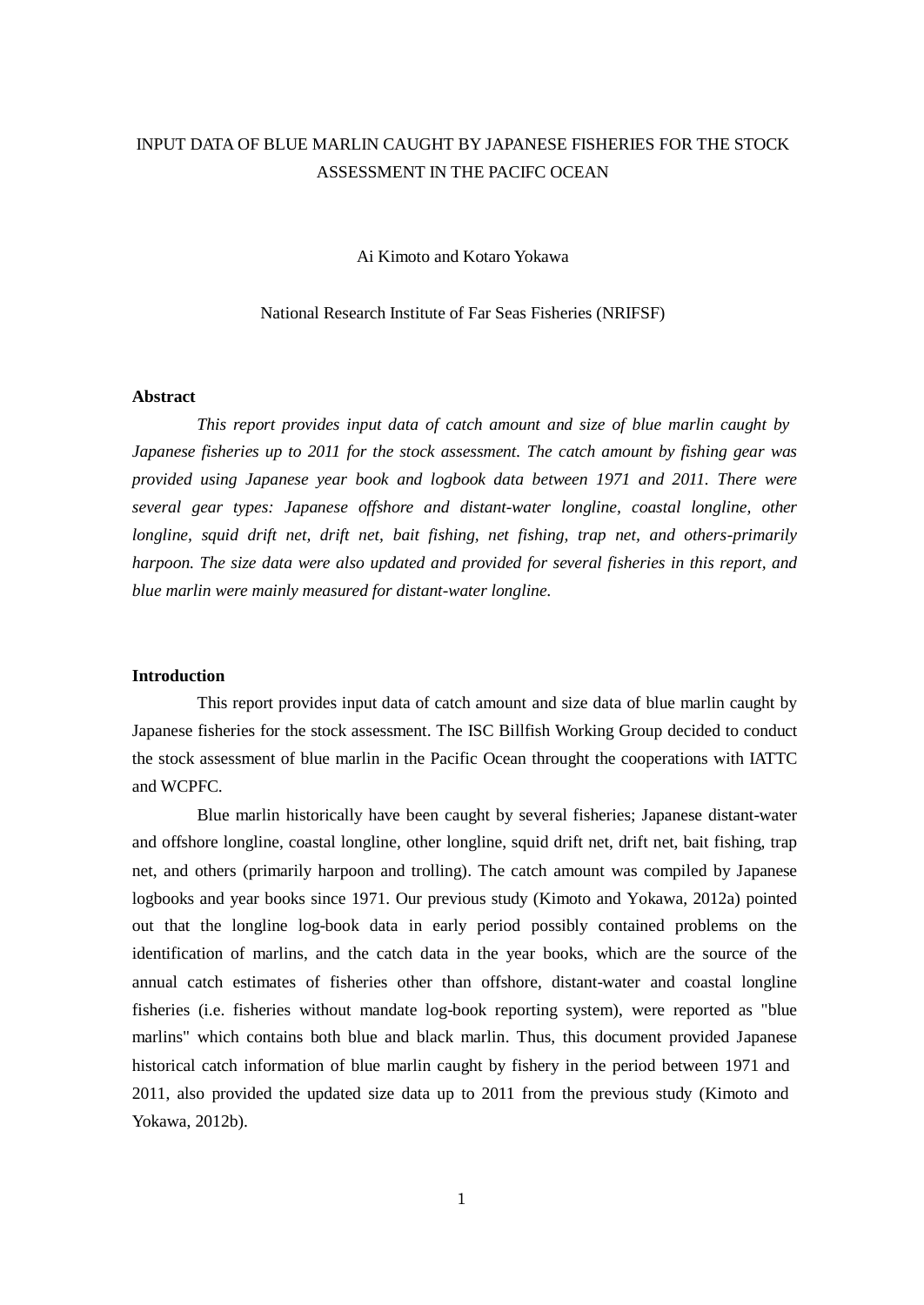#### **Material and Method**

Various types of data were used to calculate the catch of Japanese distant-water and offshore longline. Historical total catch in number and in weight of blue marlin in the period between 1971 and 2011 were obtained from the logbook of the Japanese distant-water longline fishery complied by National Research Institute of Far Seas Fisheries (NRIFSF). The catch in number by training vessels between 1973 and 1993 was also used, which had separate log-book reporting system from those of commercial boats in this period. These data are aggregated by month, and 5x5 degree grids.

Japanese catch amount in metric ton by distant-water and offshore longline between 1971 and 2011 using 5x5 aggregated logbook data. Due to the lack of the weight data of the catch weight by training vessels in between 1973 and 1993, they were estimated in the way of multiplying the catch number data by the average weight by area and quarter. For this purpose, four areas were designated as follows: North Temperate, North Tropical, South Tropical and South Temperate areas (Figure 1-a, abbreviation; NTemp, NTrop, STrop, and STemp, respectively).

Historical Japanese coastal longline (defined as the longline boat of  $10 - 19.99$  tons) catch was calculated from Japanese year book and logbook data. Catch amount between 1994 and 2011 was estimated using the logbook of Japanese coastal longline which have been collected since 1994 by Japan Fishery Agency and compiled by NRIFSF. For the catch before 1993, Japanese year book data which has species combined catch weight information of blue and black marlins under the name of "blue marlins" were used as the base information for the annual catch estimation of blue marlin. The average ratio of catch of blue marlin in weight to the sum of blue and black marlin catch in weight in the period between 1994 and 1998 from the logbooks was used to apportion the "blue marlins" catch weight in the year book to species specific weights.

The catch amount by other gear types: Japanese other longline, squid drift net, drift net, bait fishing, net fishing, trap net, and others (primarily harpoon and trolling), were also estimated from "blue marlins" catch weight information in the Japanese year books since 1971. To apportion the "blue marlins" catches into blue marlin and black marlin values, the species and the fishery type specific landing data collected at several major fishing ports by the Research Project on Japanese bluefin tuna (RJB) since 2005 were also used. The average ratio of catch of blue marlin in weight to the sum of blue and black marlin catch in weight in between 2005 and 2010 from the RJB data was used to apportion the total annual catch from the year book.

Size data of blue marlin by each fishery were updated up to 2011 from our previous study (Kimoto and Yokawa, 2012b). NRIFSF has collected and compiled size data, in eye fork length (EFL, cm) or processed weight (kg) of blue marlin caught in the entire Pacific Ocean by various Japanese fisheries since 1970s. Size data of blue marlin by each fishery were measured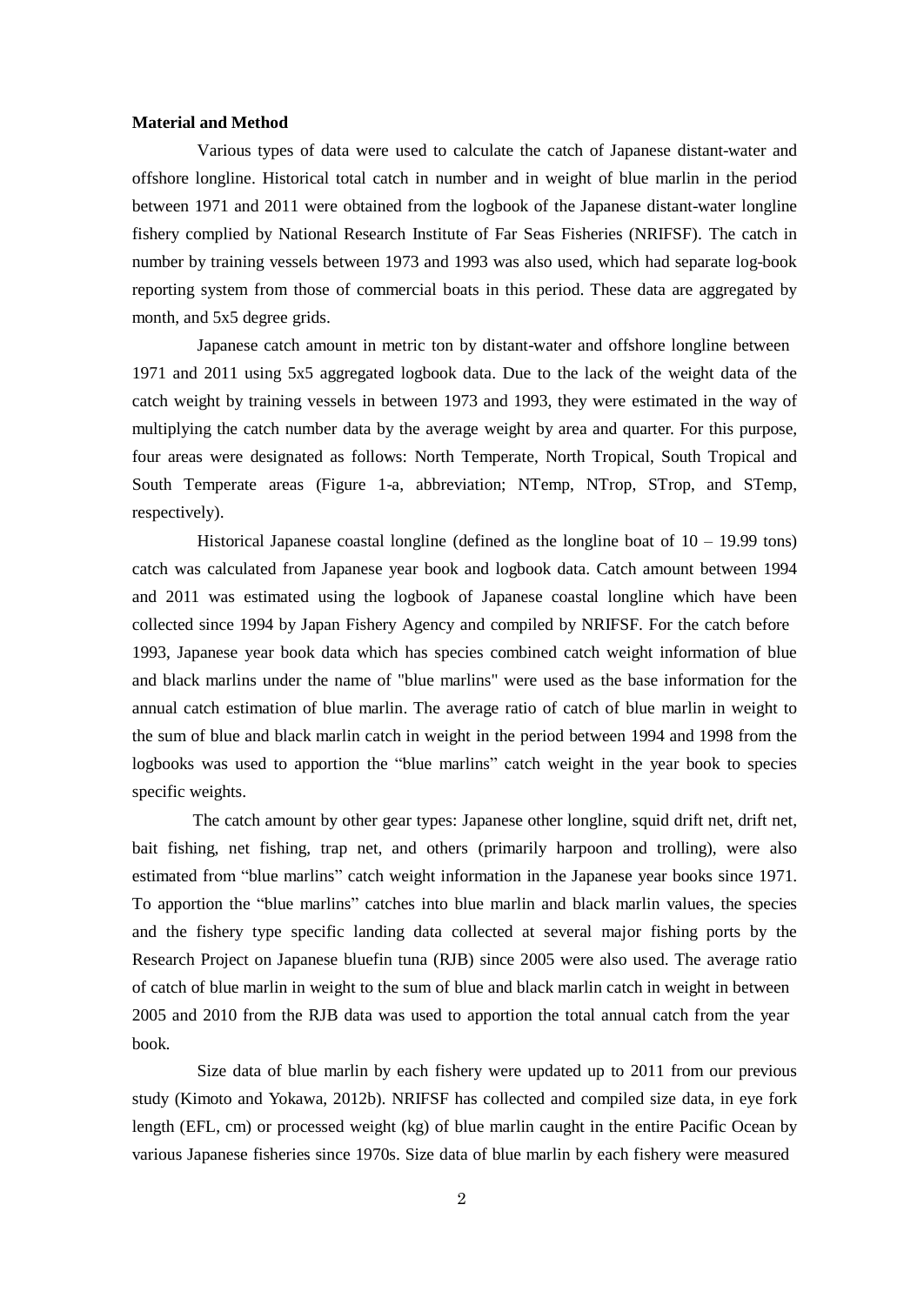on boat, or at fishing ports in Katsuura, Kesennuma, Yaizu, Tokyo, Shimizu, and Kagoshima. In this document, a total of 770,000 measured size data of blue marlin caught mainly by distant-water, offshore, and shallow-setting longline fisheries, and drift net were used for the analysis.

### **Results**

The catch of blue marlin caught by Japanese distant-water and offshore longline including the catch by training vessels was estimated by quarter in the period between 1971 and 2011 (Table 1, Figure 2). Figure 3 shows that the average weight of blue marlin by area and quarter in the period between 1973 and 1993 to estimate the catch by training vessels. The estimated total catch in the period between 1970s and 1990s was about 10,000 metric ton. The catch was decreased significantly in the late 1990s with the depletion of effort of Japanese distant-water longline, and the catch in 2011 was less than 2,000 metric ton. The quarterly catch have been similar between years, and the ratio of the catch in each quarter was about 30, 30, 20, and 20 percentage for the 1st, the 2nd, the 3rd and the 4th quarter, respectively.

The catch by coastal longline and the other fisheries were compiled in Table 2. The coastal longline catch was increased since 1971 and was reached the largest catch in the mid-1990s. Afterwards, the catch was significantly dropped and was fluctuated between 1,000 and 1,500 metric ton. The catch by bait fishing was about 600 metric ton in the recent years, which was the largest catch among the rest of the other fisheries.

The calculated ratio of catch of blue marlin to the sum of blue and black marlin catch was shown in Figure 4 for the coastal longline and the other fisheries. The ratios of blue marlin calculated by the logbook data and RJB data were almost constant among years and were close to 1. This means that almost catches of "blue marlins" are blue marlin, and few black marlin has been caught by Japanese fisheries in the period analyzed. This would be due to the fact that Japanese fisheries have not been operated actively in the East and the South China Sea where black marlin is abundant during the period analyzed.

Size data of blue marlin by distant-water and offshore longline, shallow-setting longline and drift net were reviewed Table 3 and Figures 5 and 6. The most of size data are collected for the blue marlin caught by distant-water and offshore longline (Table 3). For the distant-water and offshore longline, the size range in EFL was between 125 and 250 cm with the mode between 150 and 170 cm, and processed weight range was between 25 and 150 kg with the mode between 35 and 45 kg. Size data in processed weight of blue marlin caught by shallow-setting longline and drift net had a similar character, and almost all data were measured mainly in the 1970s and 1980s, and only in processed weight. Size range of blue marlin was between 50 and 200 kg with the mode between 100 and 135 kg.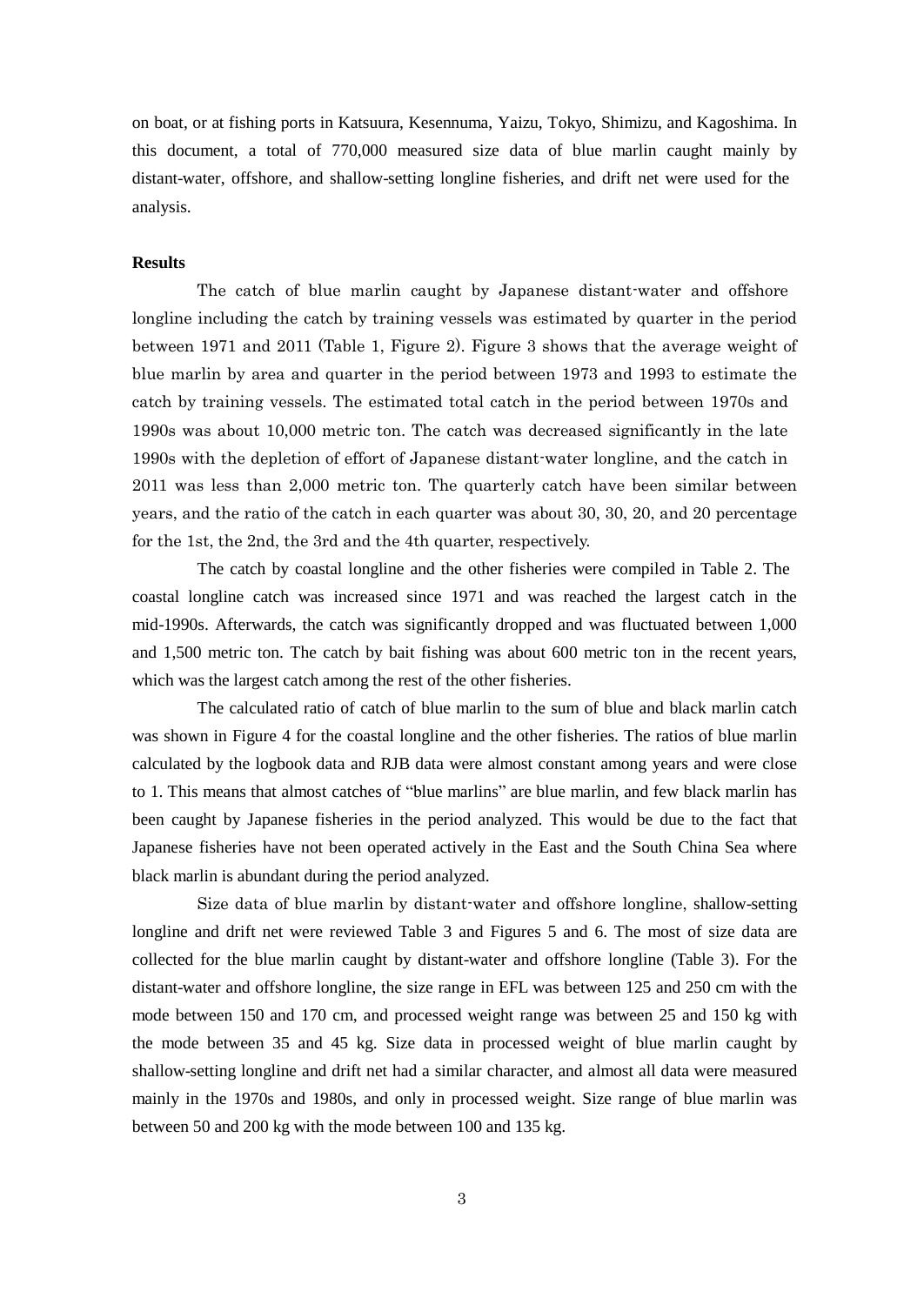## **References**

- Kimoto, A. and Yokawa, K. 2012a. Overview of the Japanese fisheries for blue marlin in the Pacific Ocean up to 2010. ISC/12/BILLWG/1/08.
- Kimoto, A. and Yokawa, K. 2012b. Review of size data for blue marlin caught by Japanese fisheries in the Pacific Ocean since 1970s. ISC/12/BILLWG/1/09.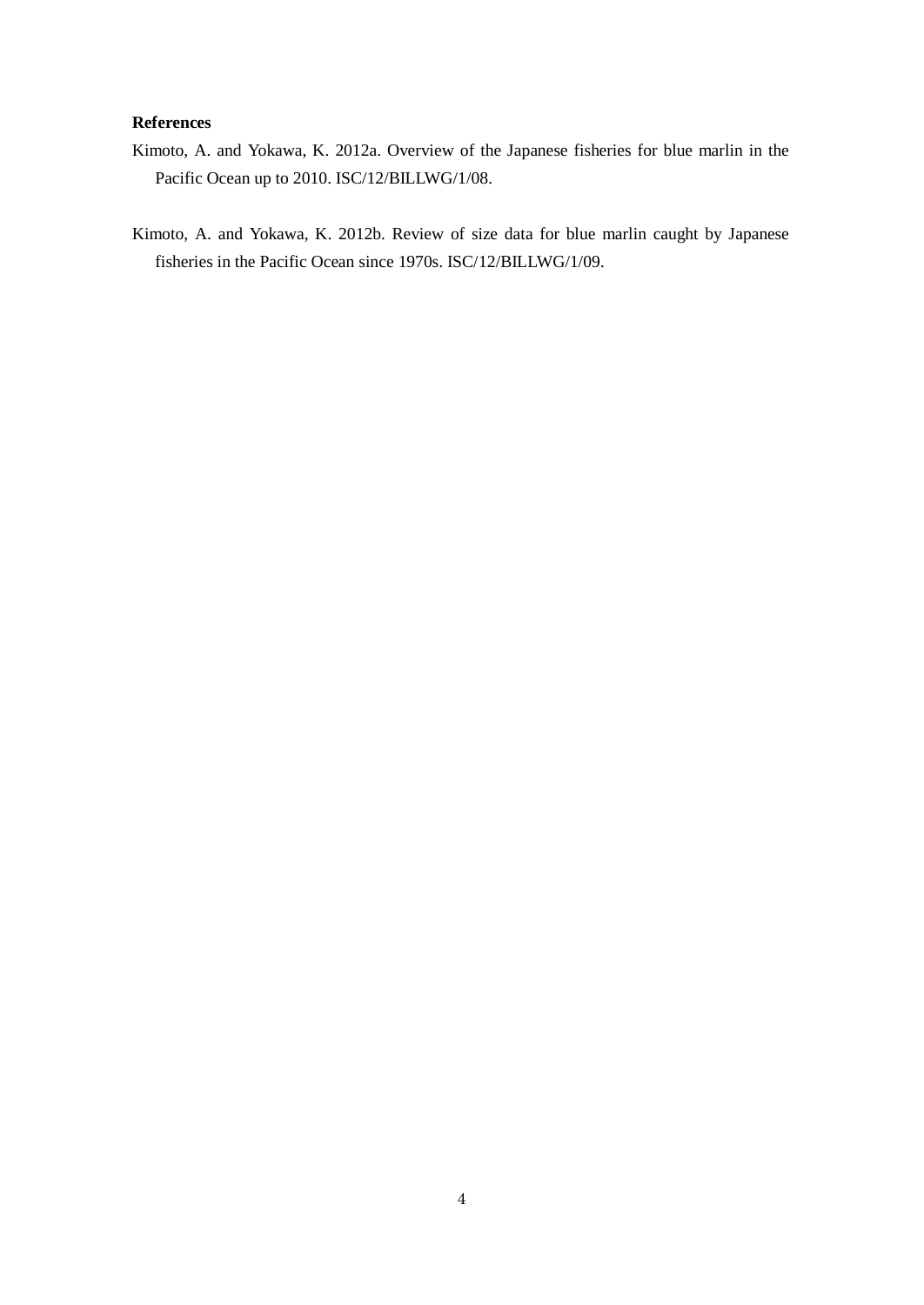Year Qt1 Qt2 Qt3 Qt4 Total 1897.67 1667.37 1894.47 1404.09 6863.60 2546.83 2241.32 2123.21 1581.47 8492.82 2854.97 2606.59 1661.11 2001.90 9124.57 2493.89 2081.18 1740.52 1757.23 8072.82 1585.30 1269.16 1614.79 1187.95 5657.20 1469.56 1817.87 2050.28 1807.69 7145.40 2100.54 2033.47 1838.00 1877.47 7849.48 2329.87 2629.79 2128.96 1705.27 8793.88 2269.30 2761.66 2148.59 2184.34 9363.89 3410.30 2755.63 2145.29 2075.43 10386.65 2785.43 3085.01 2281.91 1951.21 10103.56 3073.80 3152.07 2542.33 2049.47 10817.66 2997.18 2753.73 1918.15 2116.48 9785.53 3968.49 3271.98 2547.35 2465.36 12253.18 3206.26 2718.28 1665.43 1761.95 9351.91 3360.83 3616.61 2301.72 2075.93 11355.09 2743.73 3506.59 3153.66 2296.02 11700.00 3796.28 2883.85 1952.41 1475.81 10108.34 2268.99 2446.85 2100.15 1931.51 8747.51 2357.68 2171.76 1316.48 1867.96 7713.88 2417.09 2675.61 1468.85 1774.14 8335.69 2769.55 2748.52 1790.57 1598.98 8907.63 2621.92 2704.83 2026.31 2111.89 9464.96 3036.48 3004.13 2433.07 2660.12 11133.79 2743.92 2659.89 2175.61 1737.23 9316.65 1342.05 1308.94 1056.13 951.48 4658.60 1207.89 1615.13 1679.47 1642.89 6145.38 1609.17 1487.60 1257.28 1067.84 5421.88 1167.38 989.24 997.04 934.58 4088.24 1003.58 797.07 1198.45 1024.97 4024.06 924.59 991.12 1091.73 1054.12 4061.56 1098.63 1036.74 842.37 811.72 3789.45 1235.84 947.81 712.44 811.81 3707.89 1043.64 747.09 692.97 911.48 3395.18 1111.69 697.26 639.65 437.66 2886.26 589.68 719.05 600.25 597.12 2506.10 786.95 537.45 452.37 388.43 2165.20 510.53 525.50 429.61 377.34 1842.97 550.08 396.81 398.20 581.96 1927.04 704.51 657.27 452.39 419.81 2233.97 599.59 580.21 436.89 272.75 1889.44

| Table 1. Japanese blue marlin quarterly catch (mt) by distant-water longline, 1971-2011, and catch of |  |
|-------------------------------------------------------------------------------------------------------|--|
| 2010 and 2011 are preliminary.                                                                        |  |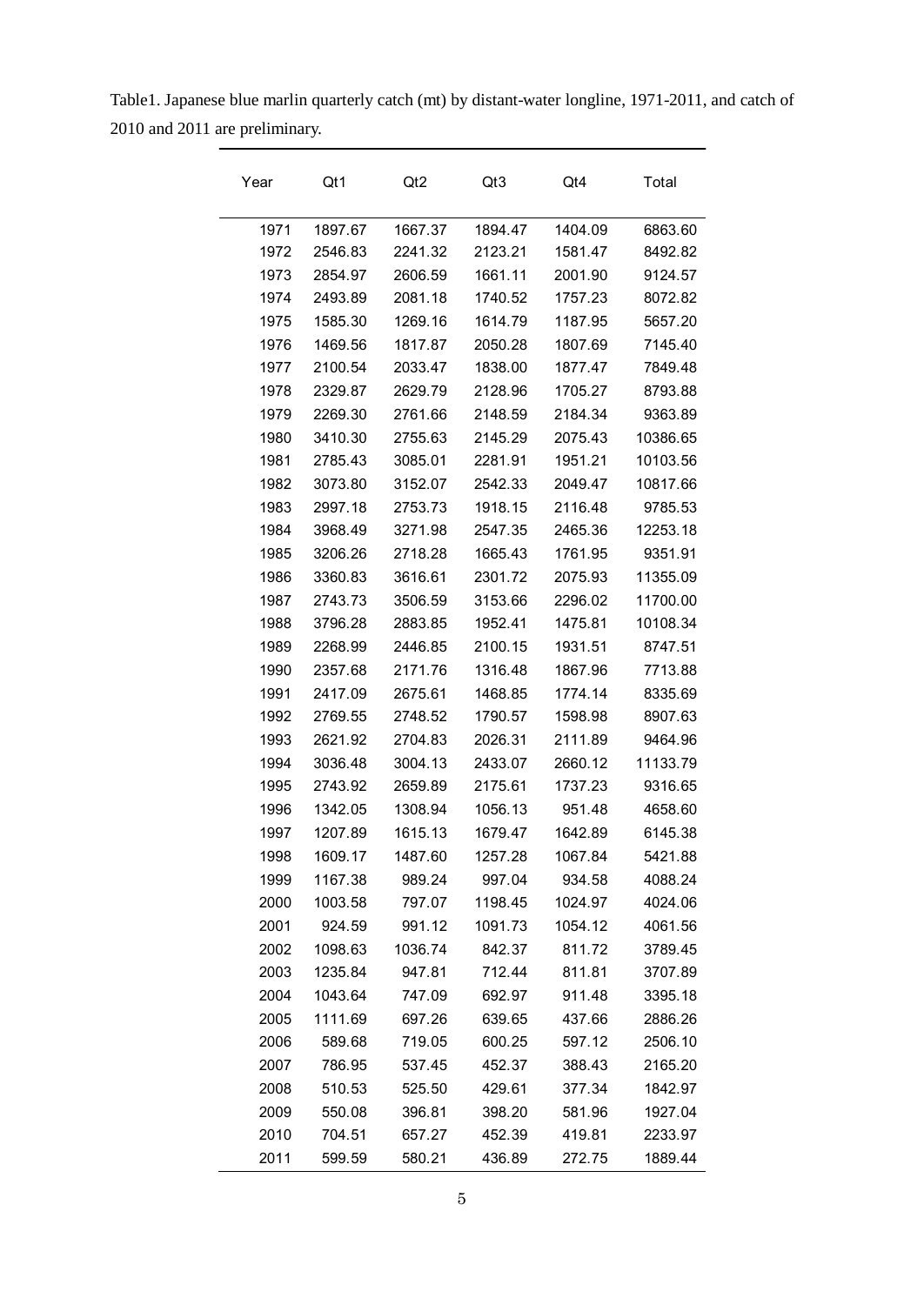|      | $\frac{1}{2}$ . The poo<br>Coastal | Other    | Squid drift |           | Bait     | Net     |          |        |
|------|------------------------------------|----------|-------------|-----------|----------|---------|----------|--------|
| Year | longline                           | longline | net         | Drift net | fishing  | fishing | Trap net | Others |
| 1971 | 112.93 -                           |          |             |           | $5.90 -$ |         | 0.98     | 48.21  |
| 1972 | 211.27 -                           |          |             | 7.87      | 6.89     | 0.98    | 1.97     | 49.19  |
| 1973 | 211.27 -                           |          |             | 263.67    | 22.63    | 45.26   | 1.97     | 86.58  |
| 1974 | 181.08                             | $0.98 -$ |             | 226.28    | 61.00    | 1.97    | 3.94     | 45.26  |
| 1975 | 464.39                             | $1.97 -$ |             | 782.15    | 145.61   | 0.98    | 2.95     | 75.76  |
| 1976 | 424.48                             | $4.92 -$ |             | 571.61    | 199.72   | 4.92    | 2.95     | 309.91 |
| 1977 | 516.97                             | $0.98 -$ |             | 981.87    | 190.86   | 23.61   | 1.97     | 127.90 |
| 1978 | 826.56                             | $0.98 -$ |             | 869.71    | 196.77   | 2.95    | 2.95     | 386.65 |
| 1979 | 747.70                             | $0.00 -$ |             | 504.71    | 165.28   | 5.90    | 2.95     | 256.78 |
| 1980 | 683.45                             | $2.95 -$ |             | 853.97    | 137.74   | 0.00    | 1.97     | 113.14 |
| 1981 | 798.33                             | $3.94 -$ |             | 1146.17   | 184.96   | 14.76   | 3.94     | 122.00 |
| 1982 | 702.92                             | $2.95 -$ |             | 939.56    | 169.22   | 25.58   | 3.94     | 214.48 |
| 1983 | 1030.04                            | $4.92 -$ |             | 915.95    | 227.27   | 147.58  | 11.81    | 275.47 |
| 1984 | 1271.49                            | 1.97     | 2.95        | 239.07    | 182.99   | 204.64  | 2.95     | 215.46 |
| 1985 | 1009.60                            | 11.81    | 6.89        | 394.52    | 298.10   | 127.90  | 13.77    | 202.67 |
| 1986 | 874.27                             | 2.95     | 1.97        | 173.15    | 365.99   | 49.19   | 11.81    | 87.56  |
| 1987 | 1485.67                            | 8.85     | 0.00        | 251.86    | 281.38   | 43.29   | 5.90     | 69.85  |
| 1988 | 1415.58                            | 5.90     | 4.92        | 357.13    | 229.23   | 31.48   | 8.85     | 99.37  |
| 1989 | 1227.68                            | 2.95     | 6.89        | 288.26    | 388.61   | 42.30   | 7.87     | 72.80  |
| 1990 | 1172.18 -                          |          | 3.94        | 247.93    | 249.89   | 30.50   | 9.84     | 132.82 |
| 1991 | 1306.54 -                          |          | 1.97        | 175.12    | 169.22   | 36.40   | 14.76    | 13.77  |
| 1992 | 1613.21 -                          |          | 6.89        | 158.40    | 150.53   | 22.63   | 14.76    | 12.79  |
| 1993 | 2036.72 -                          |          |             | 143.64    | 186.93   | 40.34   | 10.82    | 36.40  |
| 1994 | 1510.87 -                          |          |             | 154.46    | 139.70   | 16.73   | 39.35    | 13.77  |
| 1995 | 1785.60                            | $0.98 -$ |             | 139.70    | 171.19   | 33.45   | 22.63    | 9.84   |
| 1996 | 1096.74                            | $2.95 -$ |             | 105.27    | 177.09   | 19.68   | 5.90     | 13.77  |
| 1997 | 950.98                             | $0.98 -$ |             | 74.77     | 233.17   | 16.73   | 11.81    | 4.92   |
| 1998 | 1088.63                            | $1.97 -$ |             | 54.11     | 282.36   | 1.97    | 9.84     | 14.76  |
| 1999 | 1090.47                            | $0.98 -$ |             | 75.76     | 170.20   | 0.98    | 4.92     | 4.92   |
| 2000 | 1208.29                            | $9.84 -$ |             | 20.66     | 193.82   | 0.98    | 9.84     | 11.81  |
| 2001 | 1155.23                            | $7.87 -$ |             | 159.38    | 135.77   | 0.98    | 5.90     | 6.89   |
| 2002 | 853.13                             | $9.84 -$ |             | 104.29    | 148.56   | 0.00    | 13.77    | 3.94   |
| 2003 | 977.29                             | $3.94 -$ |             | 36.40     | 175.12   | 0.00    | 12.79    | 3.94   |
| 2004 | 1139.19                            | $6.89 -$ |             | 19.68     | 191.85   | 0.00    | 9.84     | 16.73  |
| 2005 | 979.73                             | $5.90 -$ |             | 36.40     | 191.85 - |         | 6.89     | 10.82  |
| 2006 | 985.72                             | $1.97 -$ |             | 31.48     | 138.72   | 0.00    | 11.81    | 7.87   |
| 2007 | 1103.65                            | $0.98 -$ |             | 74.77     | 159.38   | 0.00    | 18.69    | 12.79  |
| 2008 | 1146.69                            | $1.97 -$ |             | 31.48     | 199.72   | 2.95    | 32.47    | 9.84   |
| 2009 | 1091.11                            | $3.94 -$ |             | 57.06     | 157.41   | 0.00    | 16.73    | 13.77  |
| 2010 | 1459.08                            | $2.95 -$ |             | 92.48     | 222.35   | 0.00    | 24.60    | 5.90   |
| 2011 | 949.05                             | $6.89 -$ |             | 97.40     | 234.15   | 0.00    | 21.64    | 14.76  |

Table2. Japanese blue marlin catch (mt) by fishery, 1971-2011; "-" indicates no effort or data not available, "0" indicates less than 1 metric ton, and catch of 2010 and 2011 are preliminary. Others include primarly harpoon and trolling.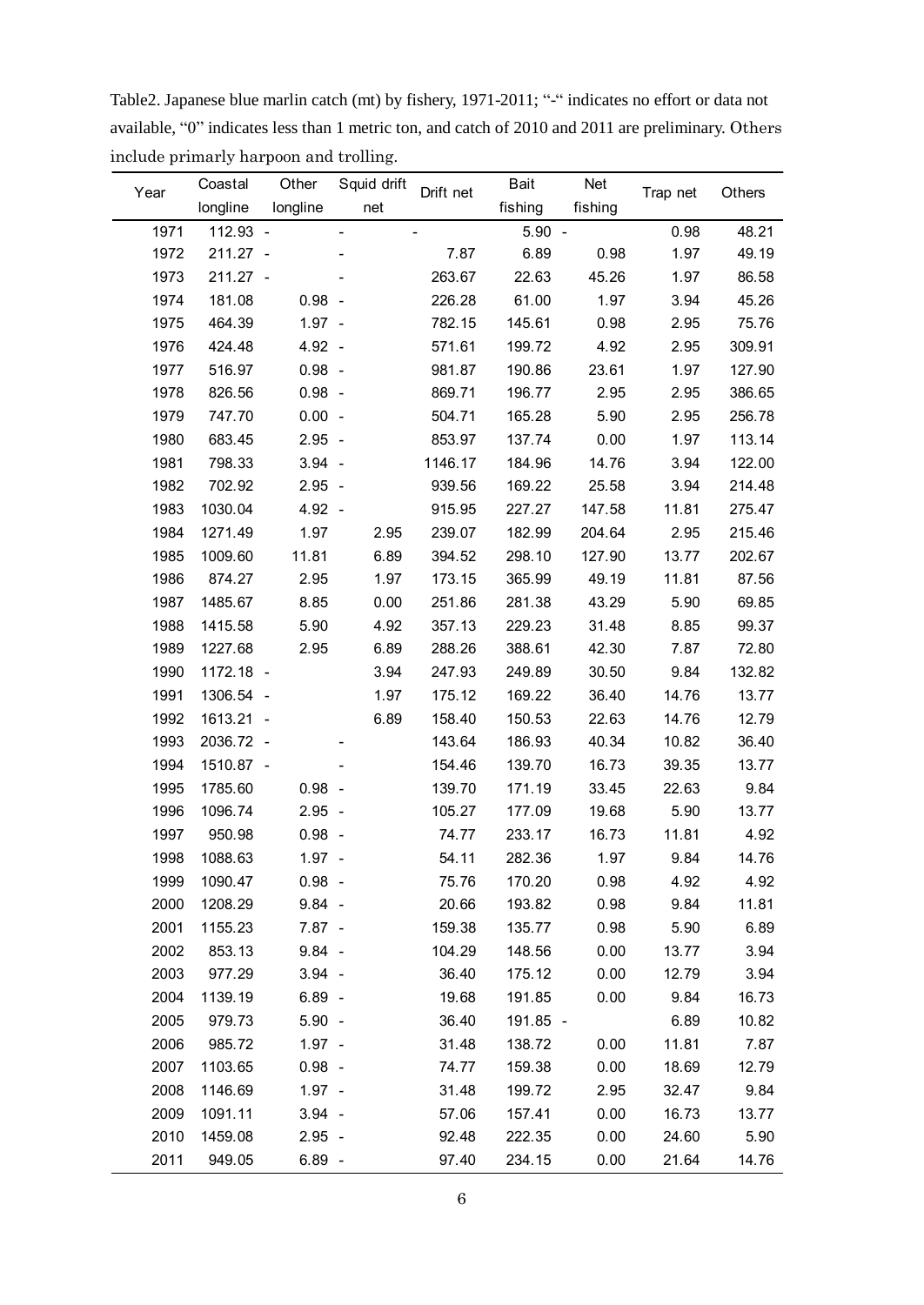|       | Distant-water | Distant-water | Shallow-set             |              |                         |                         |        |
|-------|---------------|---------------|-------------------------|--------------|-------------------------|-------------------------|--------|
| Year  | and offshore  | and offshore  | Iongline                | Drift net    | Trolling                | Others                  | Total  |
|       | longline      | longline      |                         |              |                         |                         |        |
|       | Length        | Weight        | <b>Neight</b>           | Weight       | Weight                  | Weight/Length           |        |
| 1970  | 6734          | 5879          | $\pmb{0}$               | 0            | $\pmb{0}$               | $\overline{\mathbf{4}}$ | 12617  |
| 1971  | 3750          | 9511          | 0                       | 0            | $\pmb{0}$               | $\overline{c}$          | 13263  |
| 1972  | 4979          | 9603          | 0                       | 0            | 0                       | $\mathbf{1}$            | 14583  |
| 1973  | 4259          | 9475          | $\pmb{0}$               | $\pmb{0}$    | 0                       | $\pmb{0}$               | 13734  |
| 1974  | 3952          | 9149          | 0                       | 0            | 0                       | $\sqrt{2}$              | 13103  |
| 1975  | 3167          | 4913          | 0                       | 0            | 0                       | 184                     | 8264   |
| 1976  | 3861          | 4768          | 2778                    | 0            | 0                       | $\pmb{0}$               | 11407  |
| 1977  | 3898          | 11601         | 1408                    | 155          | 0                       | 249                     | 17311  |
| 1978  | 5998          | 13216         | 1167                    | 867          | 0                       | 413                     | 21661  |
| 1979  | 5543          | 8975          | 245                     | 776          | 0                       | 415                     | 15954  |
| 1980  | 5823          | 10729         | $\pmb{0}$               | 26           | 4                       | 1                       | 16583  |
| 1981  | 3725          | 6301          | 70                      | 12           | 0                       | 9                       | 10117  |
| 1982  | 4803          | 12536         | 141                     | 26           | 0                       | 86                      | 17592  |
| 1983  | 5353          | 18415         | 624                     | 1145         | 5                       | 3                       | 25545  |
| 1984  | 7458          | 20975         | 123                     | 554          | 8                       | $\mathbf{1}$            | 29119  |
| 1985  | 5531          | 17507         | 206                     | 466          | 8                       | 1301                    | 25019  |
| 1986  | 7805          | 27957         | 79                      | 311          | $\overline{\mathbf{c}}$ | 1                       | 36155  |
| 1987  | 7602          | 24547         | 69                      | 24           | 5                       | 1                       | 32248  |
| 1988  | 8558          | 23689         | 20                      | 133          | 20                      | $\pmb{0}$               | 32420  |
| 1989  | 8765          | 18241         | 57                      | 42           | 18                      | $\pmb{0}$               | 27123  |
| 1990  | 10048         | 10150         | 131                     | 3            | $10$                    | $\pmb{0}$               | 20342  |
| 1991  | 10803         | 13658         | $\pmb{0}$               | 0            | 9                       | 6                       | 24476  |
| 1992  | 7365          | 16410         | 57                      | 4            | 16                      | 0                       | 23852  |
| 1993  | 9285          | 16963         | $\overline{7}$          | 230          | 14                      | 1                       | 26500  |
| 1994  | 9731          | 17941         | 15                      | $\mathbf{1}$ | 6                       | $\pmb{0}$               | 27694  |
| 1995  | 7438          | 20929         | 41                      | 13           | 17                      | $\pmb{0}$               | 28438  |
| 1996  | 4673          | 13053         | $\boldsymbol{7}$        | 0            | 9                       | $\mathbf 5$             | 17747  |
| 1997  | 6732          | 12023         | $\mathbf 2$             | 0            | $\mathbf 5$             | $\pmb{0}$               | 18762  |
| 1998  | 3345          | 18091         | 27                      | 27           | 1                       | $\pmb{0}$               | 21491  |
| 1999  | 2951          | 14275         | 3                       | 1            | $\overline{\mathbf{c}}$ | $\overline{c}$          | 17234  |
| 2000  | 3006          | 14466         | 13                      | 0            | 8                       | 1                       | 17494  |
| 2001  | 2762          | 16809         | 4                       | 0            | 1                       | 1                       | 19577  |
| 2002  | 2694          | 11093         | 0                       | 0            | $\boldsymbol{2}$        | $\pmb{0}$               | 13789  |
| 2003  | 2740          | 9496          | 0                       | $\sqrt{2}$   | 7                       | 0                       | 12245  |
| 2004  | 2212          | 11795         | 0                       | 0            | $\pmb{0}$               | 1                       | 14008  |
| 2005  | 2938          | 6307          | 1                       | 0            | 5                       | $\pmb{0}$               | 9251   |
| 2006  | 3231          | 4230          | 3                       | 0            | 3                       | 1                       | 7468   |
| 2007  | 4640          | 4106          | 6                       | 0            | 18                      | $\boldsymbol{2}$        | 8772   |
| 2008  | 5235          | 6312          | 3                       | 0            | $\pmb{0}$               | $\mathbf 5$             | 11555  |
| 2009  | 4714          | 5992          | 10                      | 0            | 0                       | $\,6$                   | 10722  |
| 2010  | 5078          | 7171          | $\overline{\mathbf{4}}$ | 0            | 0                       | 1                       | 12254  |
| 2011  | 4294          | 7486          | $\pmb{0}$               | 0            | 0                       | $\pmb{0}$               | 11780  |
| Total | 227479        | 526743        | 7321                    | 4818         | 203                     | 2705                    | 769269 |

Table 3. Annual number of length in EFL (cm) or processed weight (kg) data of blue marlin caught in the Pacific Ocean by type of fishery for the period between 1970 and 2011.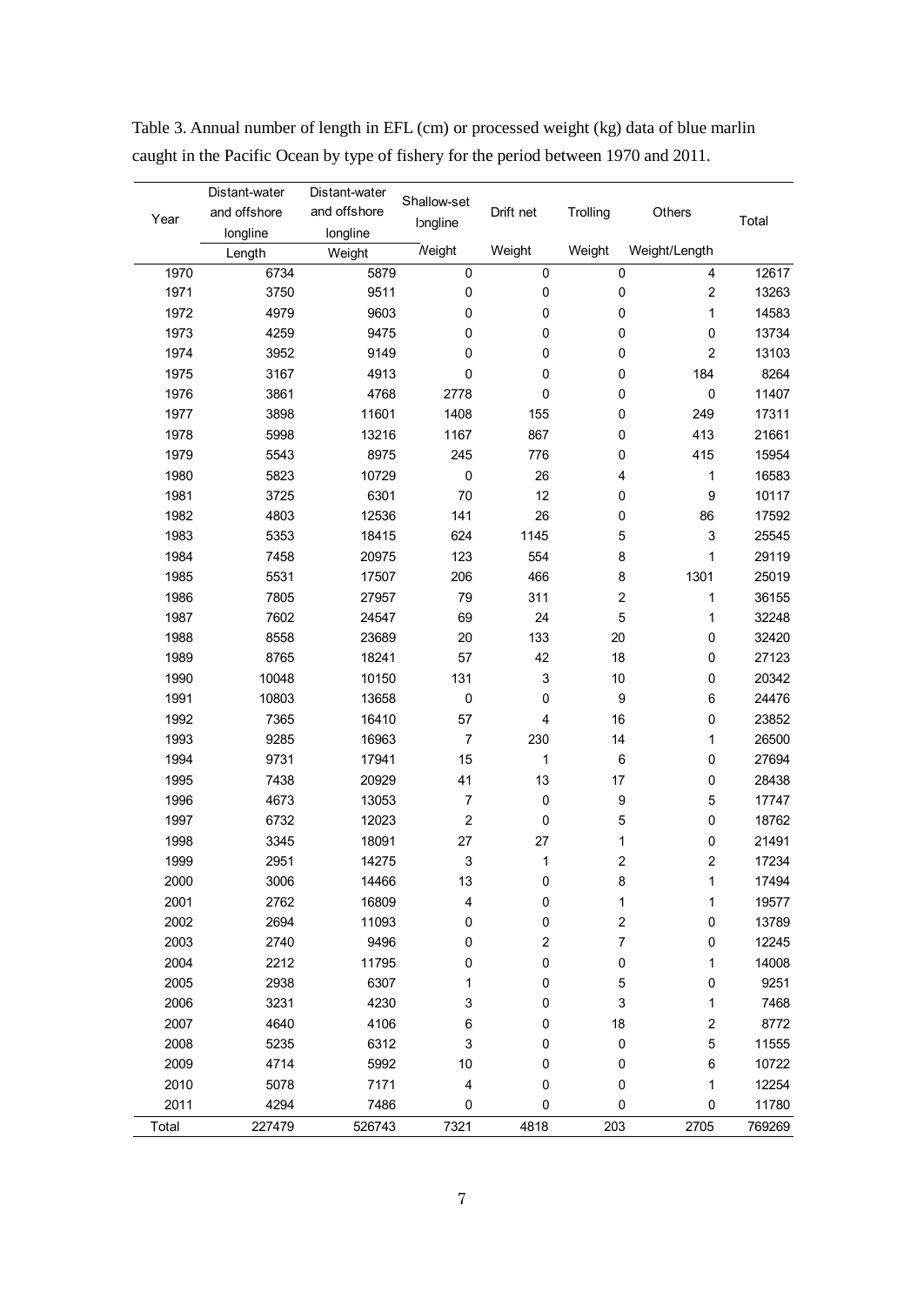

Figure 1. Area stratification: 4 areas (NTemp, NTrop, STrop, and STemp).



Figure 2. Total catch amount and the percentage of quarterly catch of blue marlin caught by Japanese distant-water and offshore longline.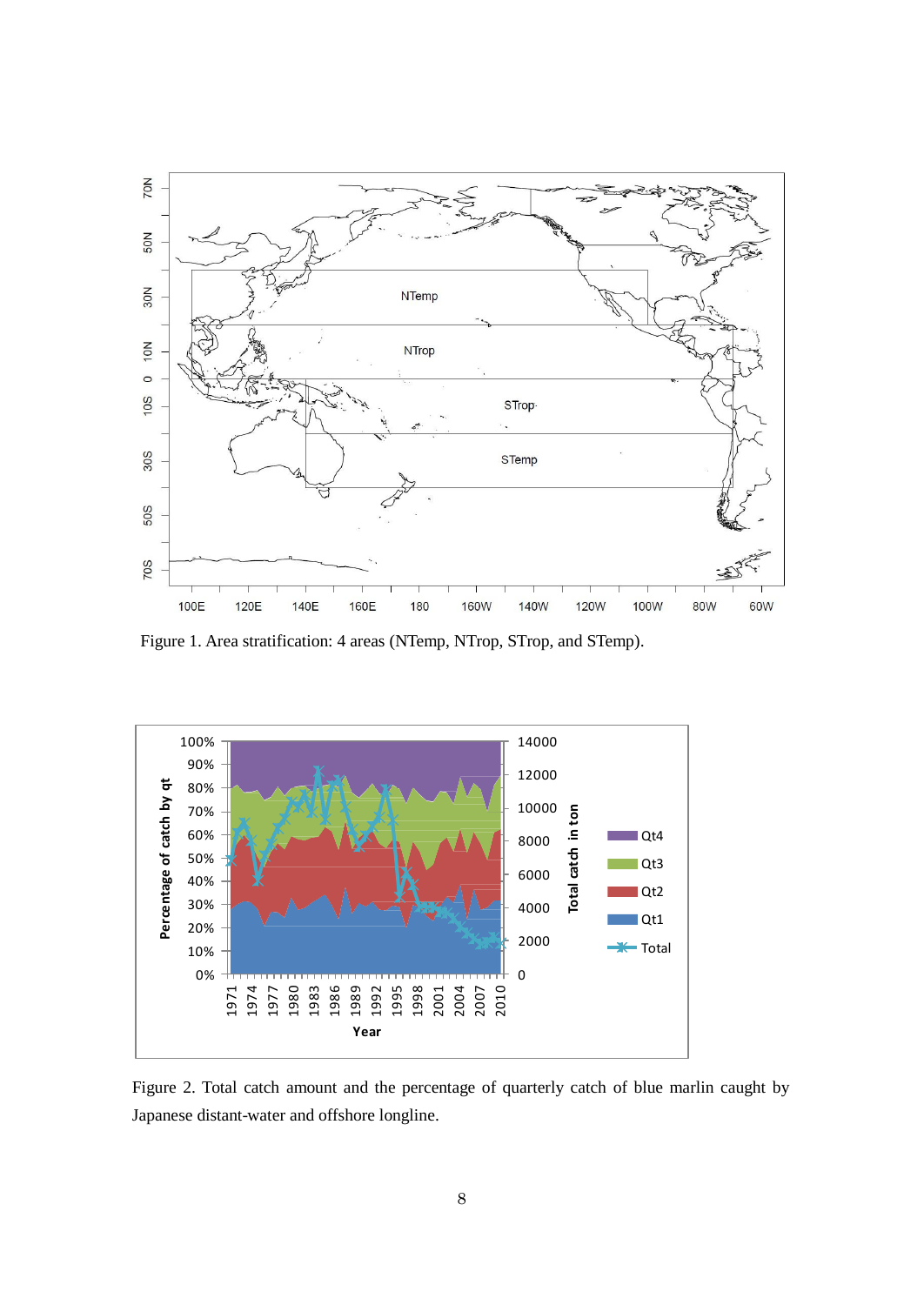

Figure 3. Average weight of blue marlin, caught by distant-water and offshore longline, by area (Figure 1) and quarter in the period between 1973 and 1993.



Figure 4. Ratio of blue marlin catch to the sum of blue and black marlin catch using coastal logbook data (right), and RJB data (left).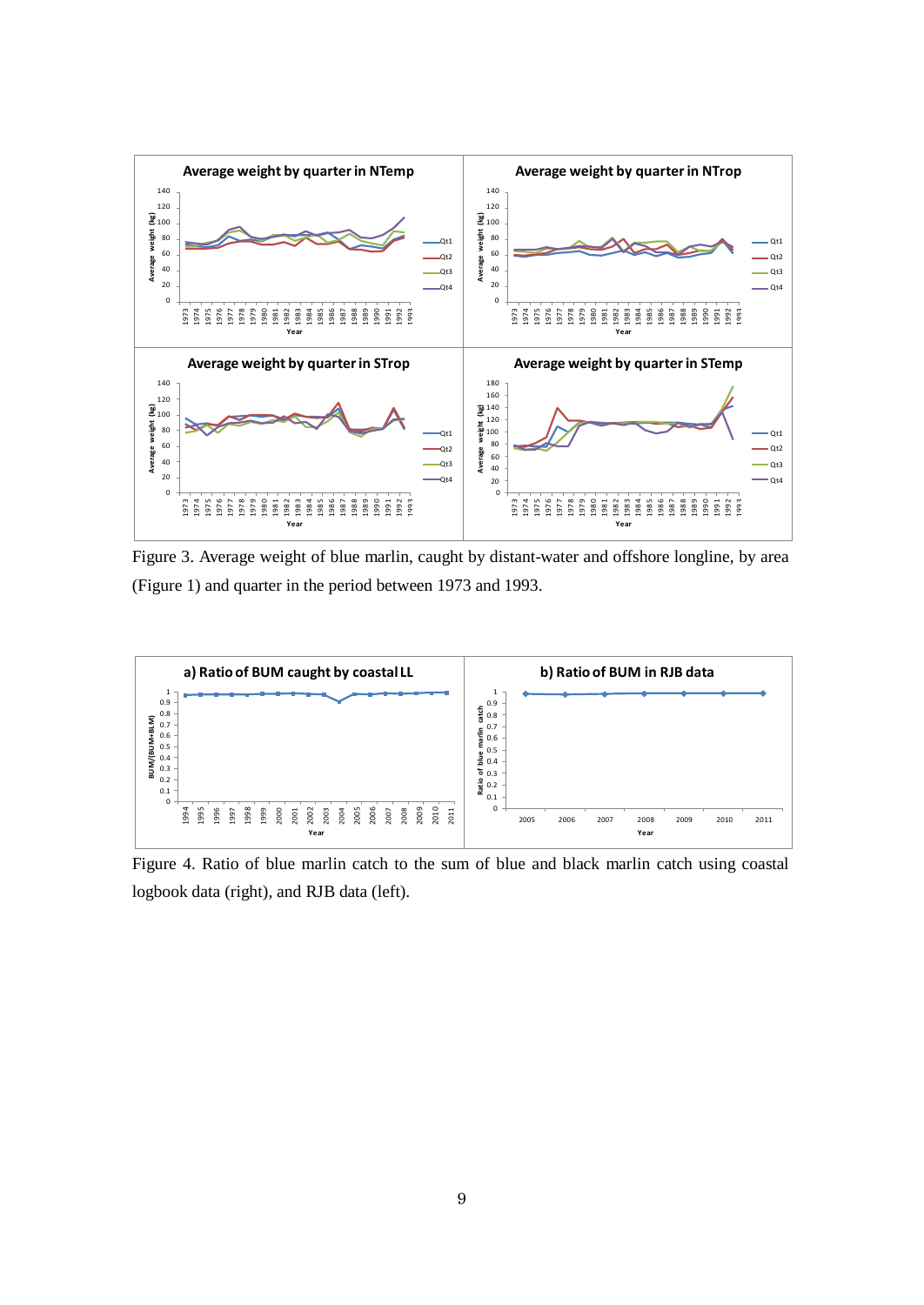

Figure 5. Decennial frequency distribution (a, right column) in EFL (cm) and (b, left column) in processed weight (kg) of blue marlin caught by distant-water longline by decade between 1970s and 2010s. The graph was not made for the extremely small sample size.